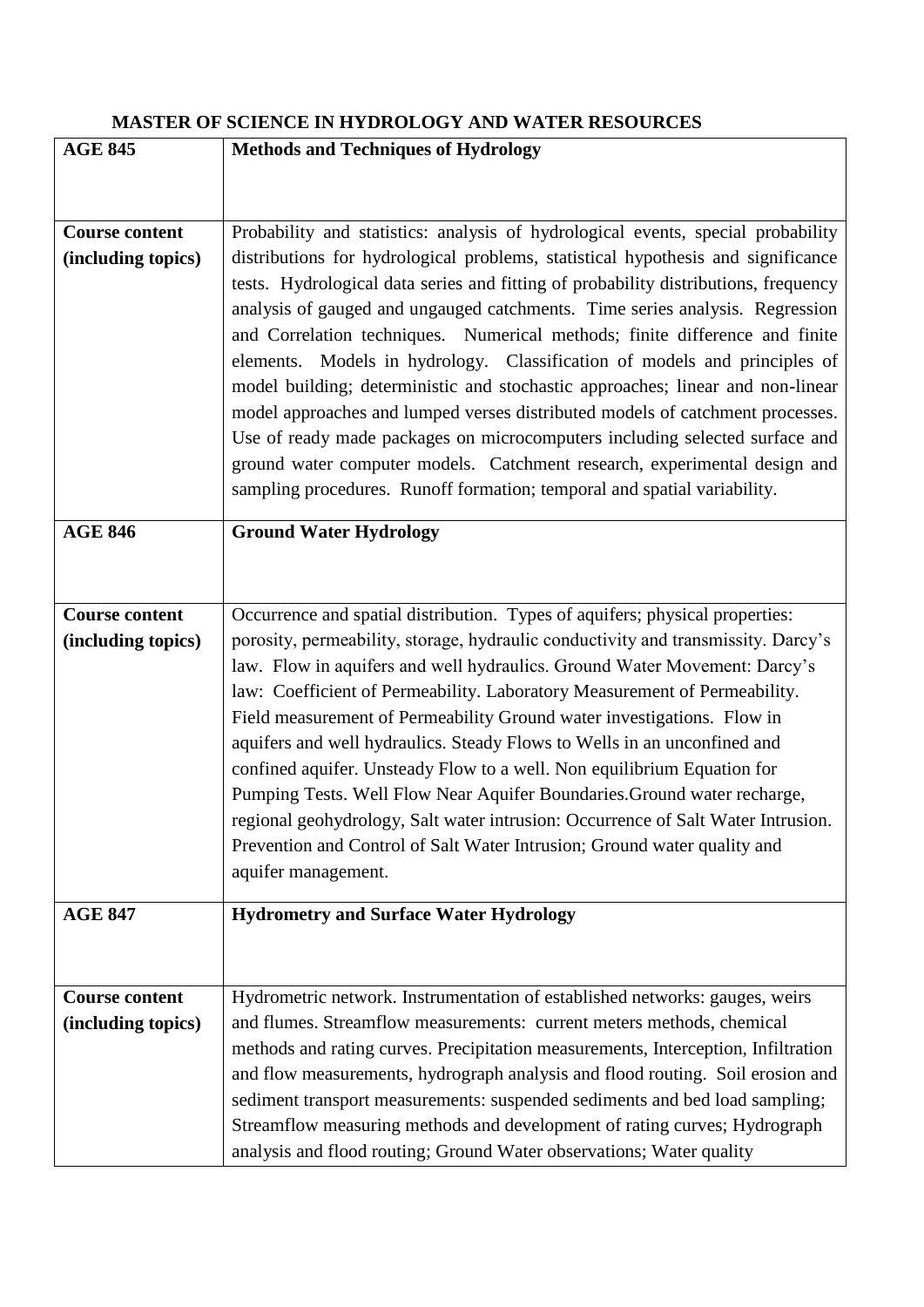|                       | measurements                                                                                                                                    |
|-----------------------|-------------------------------------------------------------------------------------------------------------------------------------------------|
| <b>AGE 848</b>        | Hydraulics, Drainage Basins & Applied Hydrology                                                                                                 |
|                       |                                                                                                                                                 |
| <b>Course content</b> | Introduction to fluid mechanics; continuity, momentum and energy equations.                                                                     |
| (including topics)    | Open channel flow: classification, uniform and gradually varied flow, backwater                                                                 |
|                       | curves, scouring, sediment transport and deposition. Geomorphological                                                                           |
|                       | principles: Drainage patterns, density and basin relief. Drainage basins.                                                                       |
|                       | Hydrologic mapping: network, runoff, rainfall, evaporation, groundwater,                                                                        |
|                       | erosivity and flood prone areas. Rainfall frequency maps. Hydrologic design.                                                                    |
|                       | Man's impact on hydrological processes. Flood forecasting: data needs, routing<br>techniques and control measures.                              |
|                       |                                                                                                                                                 |
| <b>AGE 849</b>        | <b>Assessment and Management of Water Resources</b>                                                                                             |
|                       |                                                                                                                                                 |
| <b>Course content</b> | Water resource planning data: demand, estimation of available surface and                                                                       |
| (including topics)    | ground water supplies, losses and water balance computations. Watershed                                                                         |
|                       | management and conservation of catchment areas. Legal and economic aspects                                                                      |
|                       | of water resources and protection of water resources quality. Reservoir planning                                                                |
|                       | and operation. Urban water management, supply and sanitation. Drainage basin                                                                    |
|                       | development. Environmental Impact Assessment. Environmental sound water                                                                         |
|                       | management. Systems approach to water management and National Master<br>water plans. Estimation of water resources and water supply for regions |
|                       |                                                                                                                                                 |
| <b>AGE 850</b>        | <b>Hydrological Data Management and Processing</b>                                                                                              |
|                       |                                                                                                                                                 |
| <b>Course content</b> | Observation networks, times of observation and methods of observations.                                                                         |
| (including topics)    | Primary data processing, storage/retrieval using microcomputers. Interpretation                                                                 |
|                       | and quality analysis. Types of hydrologic data: surface water, ground water and                                                                 |
|                       | quality. Data requirements for hydrological modelling: input data; historical,                                                                  |
|                       | real time data, data for testing and verifying models, data for operational use by                                                              |
|                       | models. Remote sensing and aerial photography in hydrology. GIS application                                                                     |
|                       | in hydrology. Methods used in hydrological data processing and suitability of                                                                   |
|                       | records for various uses.                                                                                                                       |
| <b>AGE 851</b>        | <b>Agricultural Hydrology</b>                                                                                                                   |
|                       |                                                                                                                                                 |
|                       |                                                                                                                                                 |
| <b>Course content</b> | Crop water requirements and their computations. Irrigation water requirements                                                                   |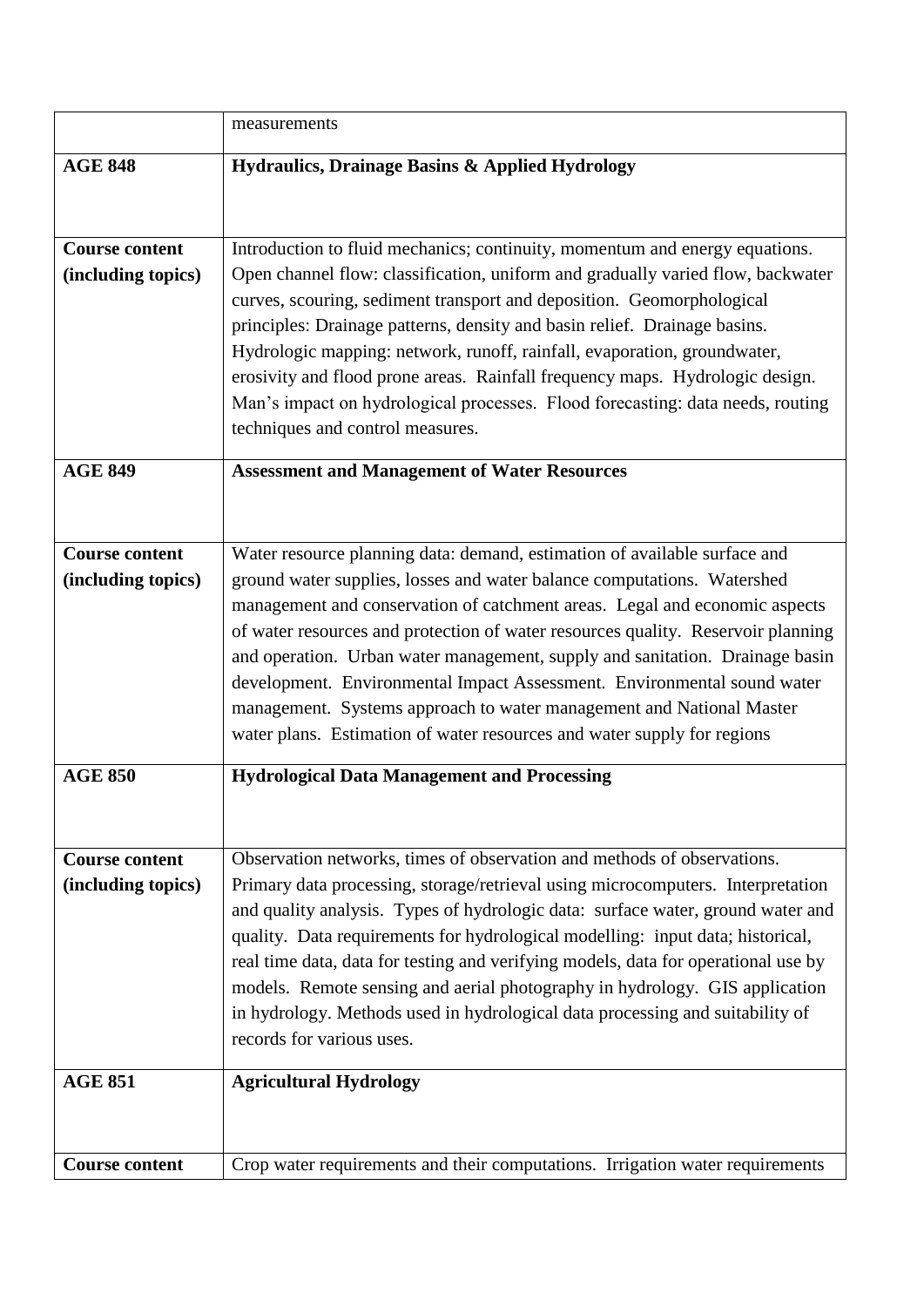| (including topics)    | and scheduling. Low flow analysis and drought forecasting, soil erosion in        |
|-----------------------|-----------------------------------------------------------------------------------|
|                       | agricultural lands and its prediction. Techniques of soil conservation and        |
|                       | maintenance of agricultural roads. Swamp reclamation and drainage. Irrigation     |
|                       | from base flow, reservoirs, lakes and ground water. Drainage of irrigated fields. |
|                       | Soil physical and chemical properties.                                            |
|                       |                                                                                   |
| <b>AGE 852</b>        | <b>Environmental Aspects of Hydrology</b>                                         |
|                       |                                                                                   |
|                       |                                                                                   |
| <b>Course content</b> | Water Chemistry and analysis: physical and chemical processes in natural          |
|                       |                                                                                   |
| (including topics)    | waters; pH, hardness and salinity. Water pollution in aquatic environments and    |
|                       | their effects. Water quality criteria for different uses and water quality        |
|                       | monitoring, sampling and analysis. Ecosystems and aquatic ecology and             |
|                       | biological effects of dissolved matter and practical aspects of biological water  |
|                       | quality. Eutrophication of standing water bodies and oxygen depletion. Waste      |
|                       | water treatment: basic concepts, treatment and industrial waste waters. Erosion   |
|                       | and soil loss: forms of erosion and quantification of soil loss. Coastal          |
|                       | hydrology: deltas, estuaries, coastal lagoons and their economic significance;    |
|                       | salinity of ground water and intrusion of salt water into an estuary. Lowland     |
|                       | development of river basins. On-stream and off-stream storage. Environmental      |
|                       | aspects of floods, erosion and road drainage. Droughts and drought                |
|                       |                                                                                   |
|                       | management. Climate change variations. Nuclear tracer techniques in surface       |
|                       | and ground water hydrology. International river basins and legal aspects. Lakes   |
|                       | and reservoir systems. Hydrologic problems in tropical environments.              |
| <b>AGE 853</b>        | Hydrology of Arid and Semi Arid Lands (ASALS)                                     |
|                       |                                                                                   |
|                       |                                                                                   |
|                       |                                                                                   |
| <b>Course content</b> | Hydrological processes and water balance. Ground water, surface water and their   |
| (including topics)    | spatio-temporal variations. Agriculture, water requirements and water             |
|                       | harvesting in the ASALS. Flash floods in ASAL catchments. The problem of          |
|                       | salinization and ground water pollution.                                          |
|                       |                                                                                   |
| <b>AGE 854</b>        | Ecohydrology                                                                      |
|                       |                                                                                   |
|                       |                                                                                   |
| <b>Course content</b> | Ecosystem concept and ecology. Wetlands and their interaction between flood       |
| (including topics)    | plains and river systems. Surficial ecohydrological processes. Fresh water        |
|                       | ecotones. Forest hydrology. Ecohydrology in sustainable water management.         |
|                       | Effects of hydraulic processes on biotic communities and water quality. Nutrient  |
|                       |                                                                                   |
|                       | loads and flood peaks on biotic communities. Vulnerability of aquatic             |